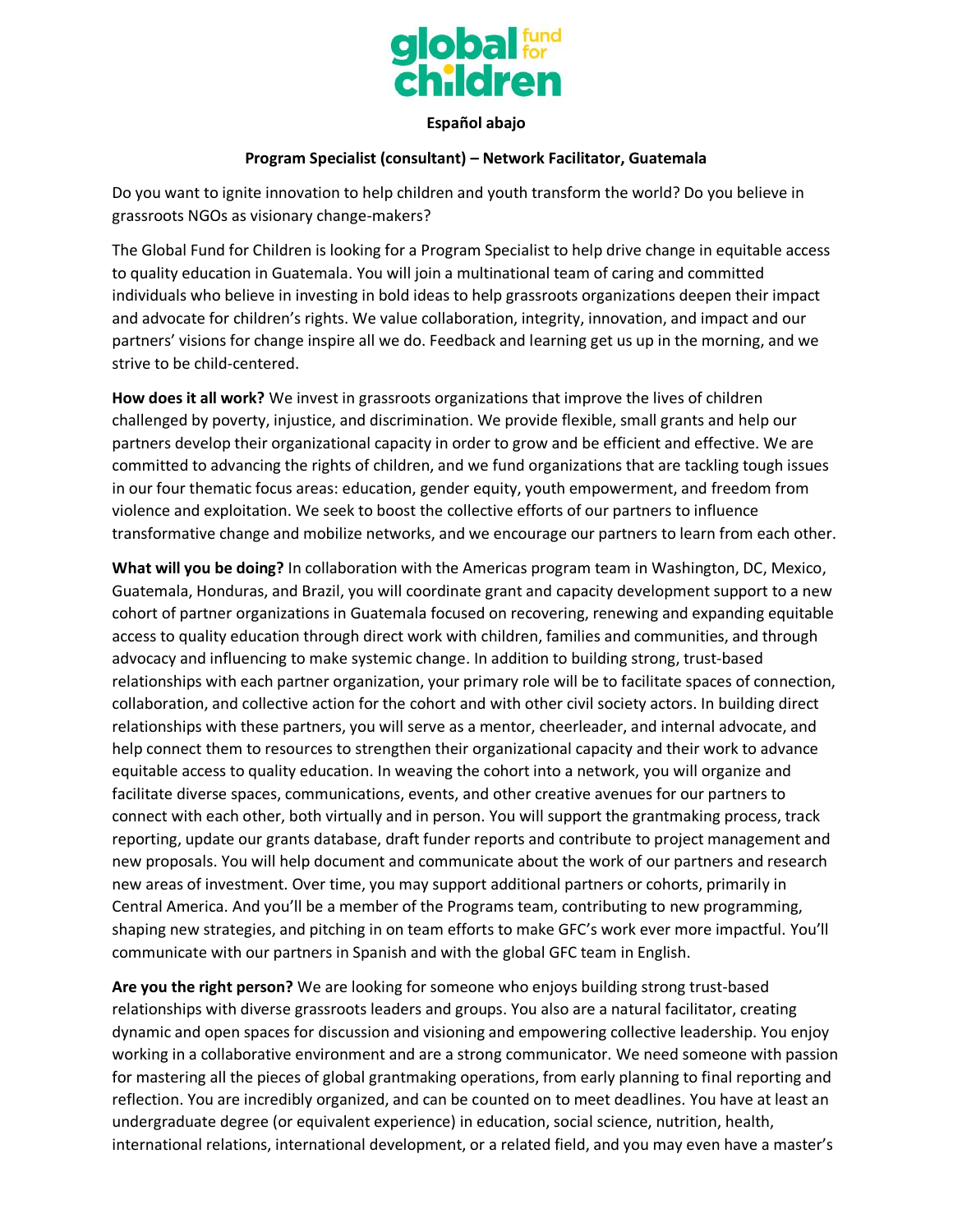

degree (this is preferable but not required). You have explored topics around child and youth development, children's rights, education, gender equity, youth empowerment or child protection and your curiosity drives you to learn more. You've probably had some experience living or working beyond where you grew up, which gives you an understanding of the diverse contexts in which our partners work. You have developed skills in time management and multi-tasking, writing for diverse audiences, attention to detail, and cross-cultural communication through school, volunteering and previous work experiences. You have professional fluency in English (and you're fluent in Spanish--it is probably your native language). You're at ease with and can efficiently learn and use all the standard technology, software and web-platforms small organizations like GFC rely on to make our global work possible. You reside in Guatemala, and you are willing to travel to visit partners and GFC across the country, and outside Guatemala if required. You thrive in diverse environments with people of all ages, races, ethnicities, religions, abilities, gender identities, and sexual orientations.

If this sounds like you, we want to hear from you. Please send a cover letter and a resume or curriculum vitae, all in one pdf, all in English, to [careers@globalfundforchildren.org,](mailto:careers@globalfundforchildren.org) with "Program Specialist (consultant) – Network Facilitator, Guatemala" in the subject line. Position is open until filled. Check us out at [www.globalfundforchildren.org.](http://www.globalfundforchildren.org/) The position will be, at least initially, contracted as a consultancy at a rate between US\$2,500 and \$3,300 per month, depending upon experience.

*The Global Fund for Children is an equal opportunity employer. We celebrate diversity and are committed to creating an inclusive environment for all employees.*

\*\*\*\*\*\*\*\*\*\*\*\*\*\*\*\*\*\*

## **Especialista de Programas (consultor(a)) – Facilitador(a) de Redes - Guatemala**

¿Quieres impulsar iniciativas creativas e innovadoras para ayudar a lxs niñxs y jóvenes a transformar el mundo? ¿Crees que las ONG de base pueden ser protagonistas e impulsar cambios visionarios para mejorar sus comunidades?

El Fondo Global para la Niñez está buscando un(a) Especialista de Programas para impulsar cambios y promover el acceso equitativo a una educación de calidad en Guatemala. Te unirás a un equipo multinacional de personas comprometidas y bondadosas que creen en invertir en ideas audaces para ayudar a las organizaciones de base a profundizar su impacto y defender los derechos de las niñeces. Valoramos la colaboración, la integridad, la innovación y el impacto. La retroalimentación y el aprendizaje nos levantan por la mañana y nos esforzamos todos los días para poner el bienestar de cada niñx en el centro. Nuestra principal inspiración proviene de nuestros socios y sus visiones de cambio.

**¿Cómo funciona todo?** Invertimos en organizaciones de base que mejoran la vida de lxs niñxs que enfrentan la pobreza, la injusticia y la discriminación. Proporcionamos subvenciones flexibles y multianuales y ayudamos a nuestros socios a desarrollar su capacidad organizacional para multiplicar sus impactos. Estamos comprometidxs con la promoción de los derechos de lxs niñxs y financiamos organizaciones que abordan problemas difíciles en nuestras cuatro áreas principales: educación, equidad de género, empoderamiento de las juventudes y combate a la violencia y la explotación. Buscamos impulsar los esfuerzos colectivos de nuestros socios para influir en el cambio transformador y movilizar redes, y alentamos a nuestros socios a aprender unos de otros.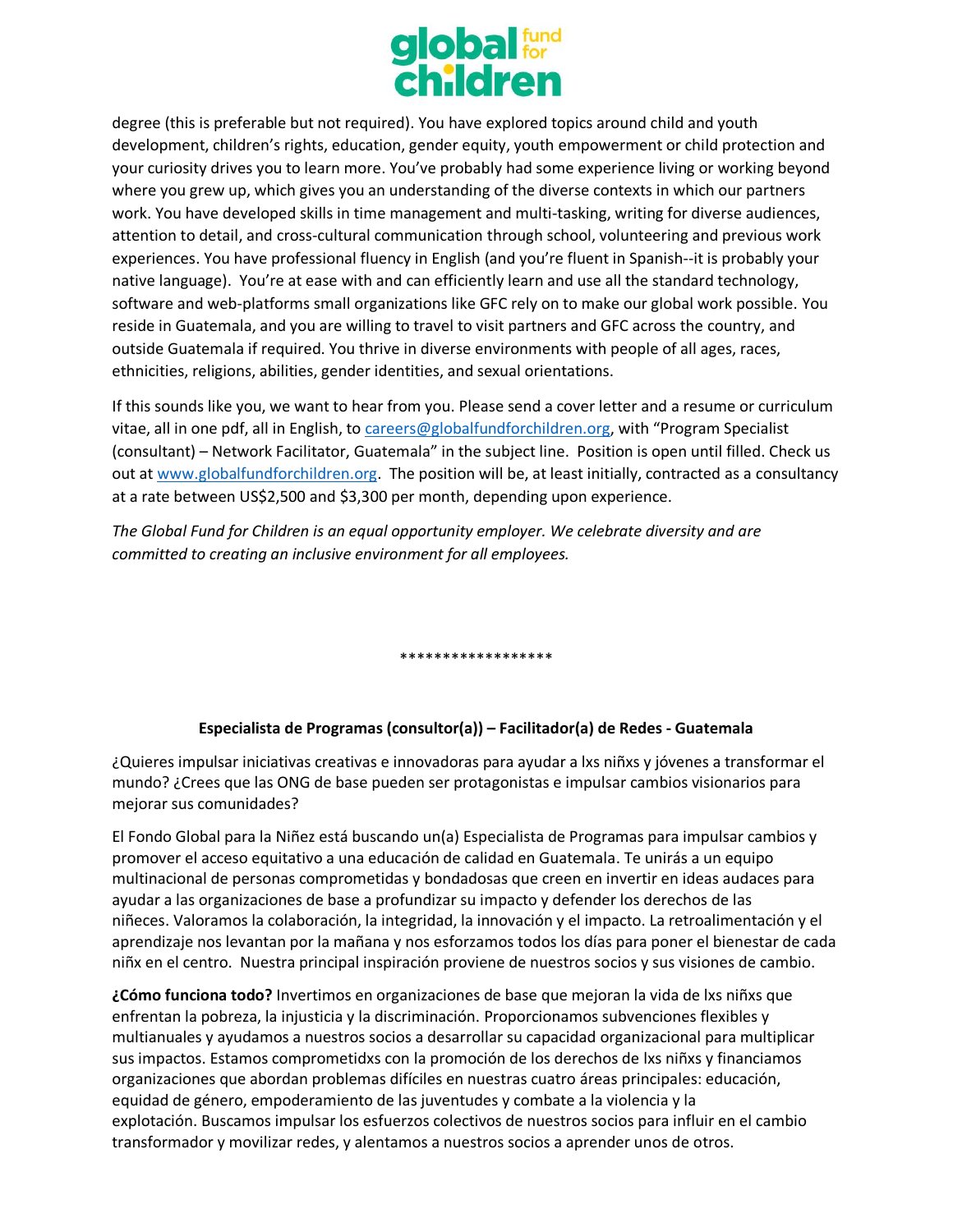

**¿Qué estarás haciendo?** En colaboración con el equipo de programas de las Américas, localizado en Washington, DC, México, Guatemala, Honduras y Brasil, coordinarás el apoyo de subvenciones y desarrollo de capacidades para una nueva cohorte de organizaciones socias en Guatemala centrada en recuperar, renovar y ampliar el acceso equitativo a la educación de calidad a través del trabajo directo con los niños, las niñas, las familias y las comunidades, y a través de la influencia y la incidencia para lograr un cambio sistémico. Además de establecer relaciones sólidas y basadas en la confianza con cada organización socia, tu función principal será facilitar espacios de conexión, colaboración y acción colectiva para la cohorte y con otros actores de la sociedad civil. Al establecer relaciones directas con estos socios, servirás de mentor(a), animador(a) y aliado(a), y ayudarás a conectar a nuestros socios con recursos para fortalecer su capacidad organizacional y su trabajo promoviendo el acceso equitativo a la educación de calidad. Para hacer crecer la red entre miembros de la cohorte, organizarás y facilitarás diversos espacios, comunicaciones, eventos y otras estrategias creativas para que nuestros socios se conecten entre sí, tanto virtualmente como en persona. Apoyarás el proceso de concesión de subvenciones, harás un seguimiento de los informes, actualizarás nuestra base de datos de subvenciones, redactarás informes para los donantes y contribuirás a la gestión del proyecto y generación de nuevas propuestas. Ayudarás a documentar y comunicar el trabajo de nuestros socios e investigar nuevas áreas de inversión. Con el tiempo, puedes apoyar a socios adicionales, principalmente en Centroamérica. Y serás miembro(a) del equipo de Programas, contribuyendo a la nueva programación, dando forma a nuevas estrategias y participando en los esfuerzos del equipo para hacer que el trabajo de GFC sea cada vez más impactante. Te comunicarás con nuestros socios en español y con el equipo global de GFC en inglés.

**¿Eres la persona adecuada?** Buscamos a alguien que disfrute de construir relaciones sólidas basadas en la confianza con diversos grupos y líderes de base. También eres un(a) facilitador(a) natural, creando espacios dinámicos y abiertos para el debate y la visión y potenciando el liderazgo colectivo. Disfrutas trabajar en un entorno colaborativo y eres un(a) buen(a) comunicador(a). Necesitamos a una persona apasionada por todas las partes de las operaciones de concesión de subvenciones, desde la planificación inicial hasta el informe final y la reflexión. Eres increíblemente organizado/a y podemos contar contigo para cumplir con los plazos. Tienes al menos una licenciatura (o experiencia equivalente) en educación, ciencias sociales, nutrición, salud, relaciones internacionales, desarrollo internacional o un campo relacionado, e incluso puedes tener una maestría (aunque esto es preferible, no obligatorio). Has explorado temas relacionados con el desarrollo infantil y juvenil, los derechos de la niñez, la educación, la equidad de género, el empoderamiento de los jóvenes o la protección infantil y tu curiosidad te impulsa a aprender más. Probablemente hayas tenido alguna experiencia viviendo o trabajando más allá de donde creciste, lo que te brinda una comprensión de los diversos contextos en los que trabajan nuestros socios. Has desarrollado habilidades en gestión del tiempo y la multitarea, la escritura para diversas audiencias, atención al detalle y la comunicación intercultural a través de su educación, el voluntariado y experiencias laborales. Tienes fluidez profesional en inglés (y fluidez en español; probablemente sea tu lengua materna). Te sientes cómodo(a) y puedes aprender y utilizar de manera eficiente toda la tecnología, el software y las plataformas web estándar en las que confían las organizaciones pequeñas como GFC para hacer posible nuestro trabajo global. Resides en Guatemala y estás dispuesto(a) a viajar para visitar a socios y a GFC en todo el país y fuera de Guatemala si es necesario. Prosperas en entornos diversos con personas de todas las edades, razas, etnias, religiones, habilidades, identidades de género y orientaciones sexuales.

Si esto te suena familiar, queremos saber de ti. Envía una carta de presentación y un currículum vitae, todo en un pdf, todo en **inglés**, a [careers@globalfundforchildren.org](mailto:careers@globalfundforchildren.org) , con "Program Specialist (consultant) – Network Facilitator, Guatemala" en la línea de asunto. La convocatoria estará abierta hasta que se encuentre a la persona ideal para el puesto. Visítenos en [www.globalfundforchildren.org](https://translate.google.com/translate?hl=en&prev=_t&sl=en&tl=es&u=http://www.globalfundforchildren.org) para mayor información sobre nosotrxs. El puesto se contratará, al